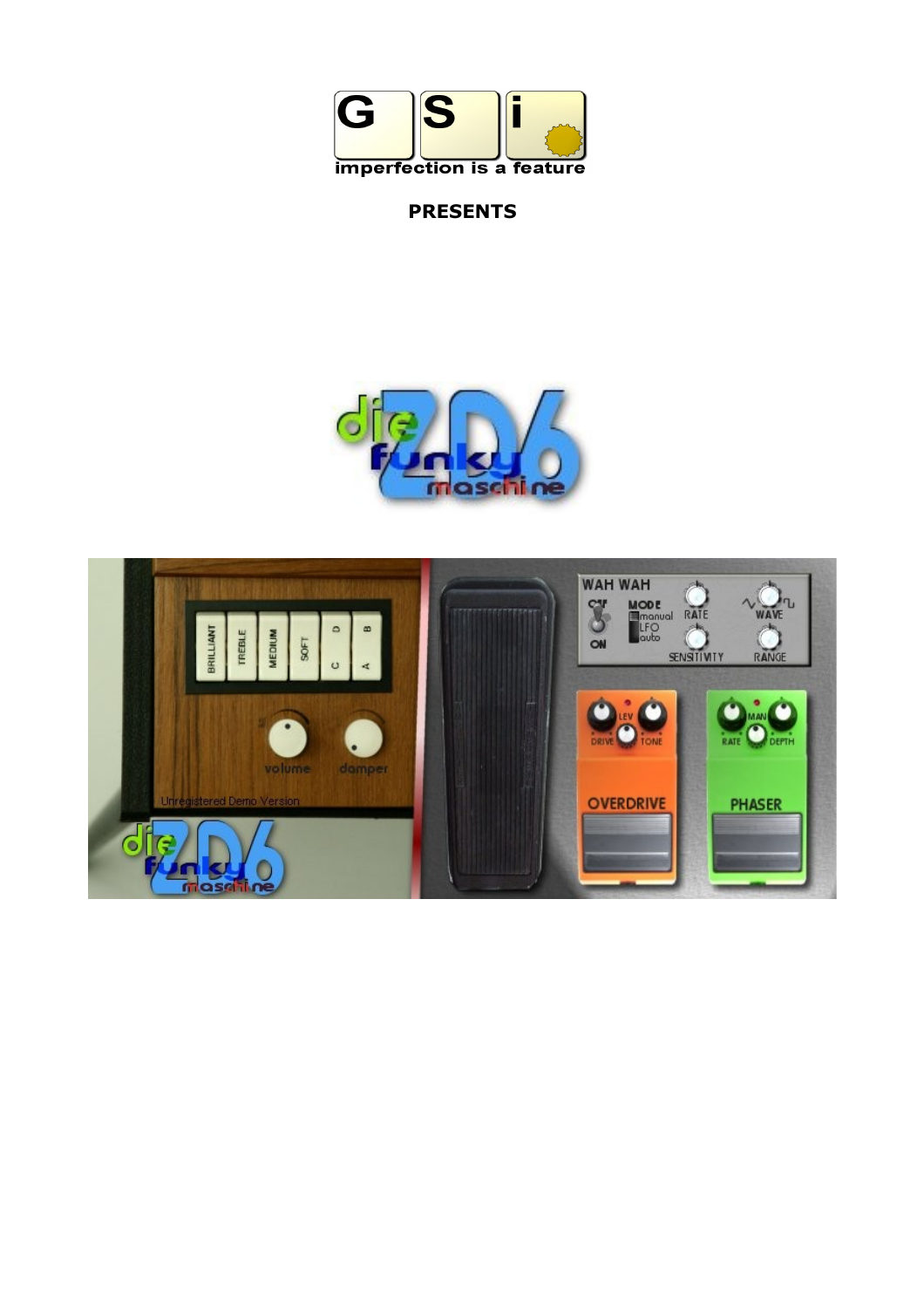### **License**

**ZD6** version 1.1, copyright Guido Scognamiglio – GSi - SoundFonts.it – October 2008

LICENSE TERMS FOR SoundFonts.it SOFTWARE

This is a license agreement between "SoundFonts.it" (hereinafter referred to as "the software supplier") and You (hereinafter referred to as "the user").

The software is provided to the user "as is". The software supplier makes no warranties, either express or implied, with respect to the software and associated materials provided to the user, including but not limited to any warranty of fitness for a particular purpose. The software supplier does not warrant that the functions contained in the software will meet your requirements, or that the operation of the software will be uninterrupted or error-free, or that defects in the software will be corrected.

The software supplier does not warrant or make any representations regarding the use or the results of the use of the software or any documentation provided therewith in terms of their correctness, accuracy, reliability, or otherwise. No information or advice given by the software supplier shall create a warranty or in any way increase the scope of this warranty.

The software supplier is not liable for any claims or damages whatsoever, including property damage, personal injury, intellectual property infringement, loss of profits, or interruption of business, or for any special, consequential or incidental damages, however caused.

The user is not allowed to distribute the program. Further, the user may not modify, the user may not decompile and the user may not debug the software. The user may use the program on any computer he or she personally own.

This product is a shareware. You may use the unregistered version at no charge for an evaluation period of 30 days only. To continue to use the software beyond the 30-day evaluation period, you must register it.

By using this software, you agree the above statements.

## **System Requirements**

Minimum System Requirements:

- Microsoft Windows 98se/ME/2000/XP/Vista
- Apple Mac OSX 10.4 and newer with G4/G5 or Intel processor @ 1000 MHz
- Intel Pentium 3 @ 1000 MHz or AMD Athlon @ 1000 MHz
- 64 Mb of RAM
- 4 Mb of free disk space
- An ASIO compatible sound card

**ZD6** is a VST/AU plug-in, and needs a VST host application to run. We recommend [EnergyXT](http://www.energy-xt.com/) or [Hermann Seib's VSThost / SAVIhost](http://www.hermannseib.com/english/vsthost.htm) for Windows.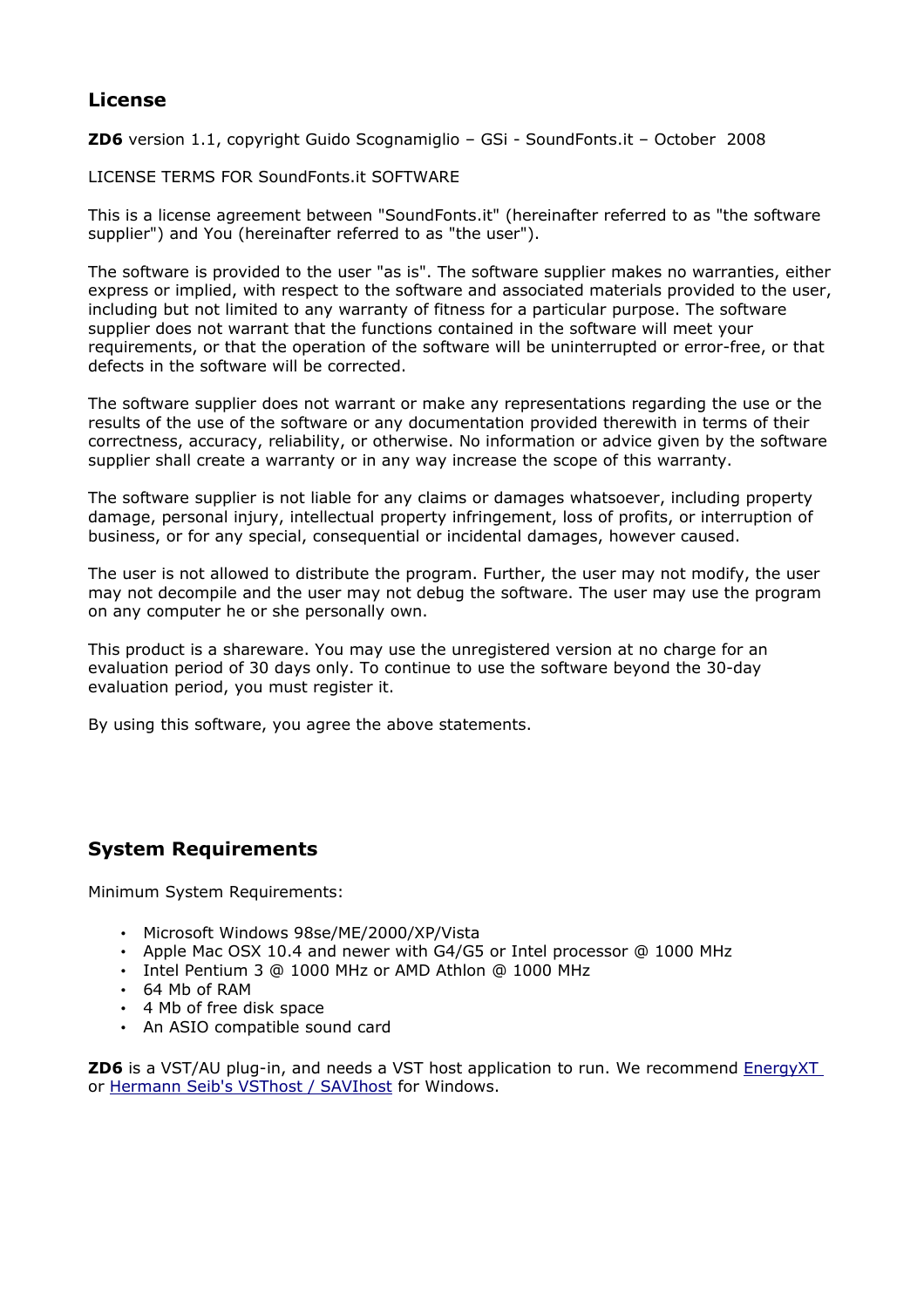## **Installation**

### **Manual installation on Windows**

Copy the file ZD6.dll (or whatever it may have been renamed to, in case of future updates) to your VSTplugins folder, usually

**C:\Program Files\Steinberg\VSTPlugins\**

#### **Automatic Installation on Windows**

Double click the installer and let it copy the files for you.

#### **Installation on Mac**

Double click the installation package and let it copy the files for you.

According to the VST host application you're using, you have to recall this plugin within your open project.

In case you have bought a license, install it before running ZD6 to prevent it from running in Demo mode.

The DEMO version shows a reminder screen at start-up for a few seconds, then plays a white noise for 2 seconds every 10. No limitations are applied soundwise.

#### **If you want to buy your license, please visit [www.SoundFonts.it.](http://www.soundfonts.it/)**

Please note (Windows only): two versions of the same plugin are supplied. "ZD6.dll" is the regular version which is compiled to be loaded as a VST Instrument (accepts MIDI input, outputs stereo audio), and "ZD6fx.dll" which is compiled as a VST Effect (accepts stereo audio input and outputs stereo audio processed by ZD6's internal FX section). In case you own a license file and you need to use the FX version, you'll have to copy the "ZD6.lic" file to a new one with the name "ZD6fx.lic".

### **Instrument Background**

It was back in the fifties when German inventor *Ernst Zacharias* invented one of the funkiest keyboards of all times. At first the intention was to make a portable version of a cembalo, but it soon turned into one of the most used keyboards in rock and pop music. You will certainly recognize it in the famous pop song "Superstition", and in many other funky tunes of the seventies. Many police and investigation story movies and TV shows of the 70's and the early 80's had music themes based on funky accompaniments made with the D6, a slap bass and drums. This instrument can reproduce the sound of an electric guitar and can be treated with the same effects used by guitarists (wah-



wah, distortion, phaser, chorus, etc.) for both rhythmic and melodic textures, since it is actually based on a set of 60 strings and two humbucker pickups very similar to those used in electric guitars.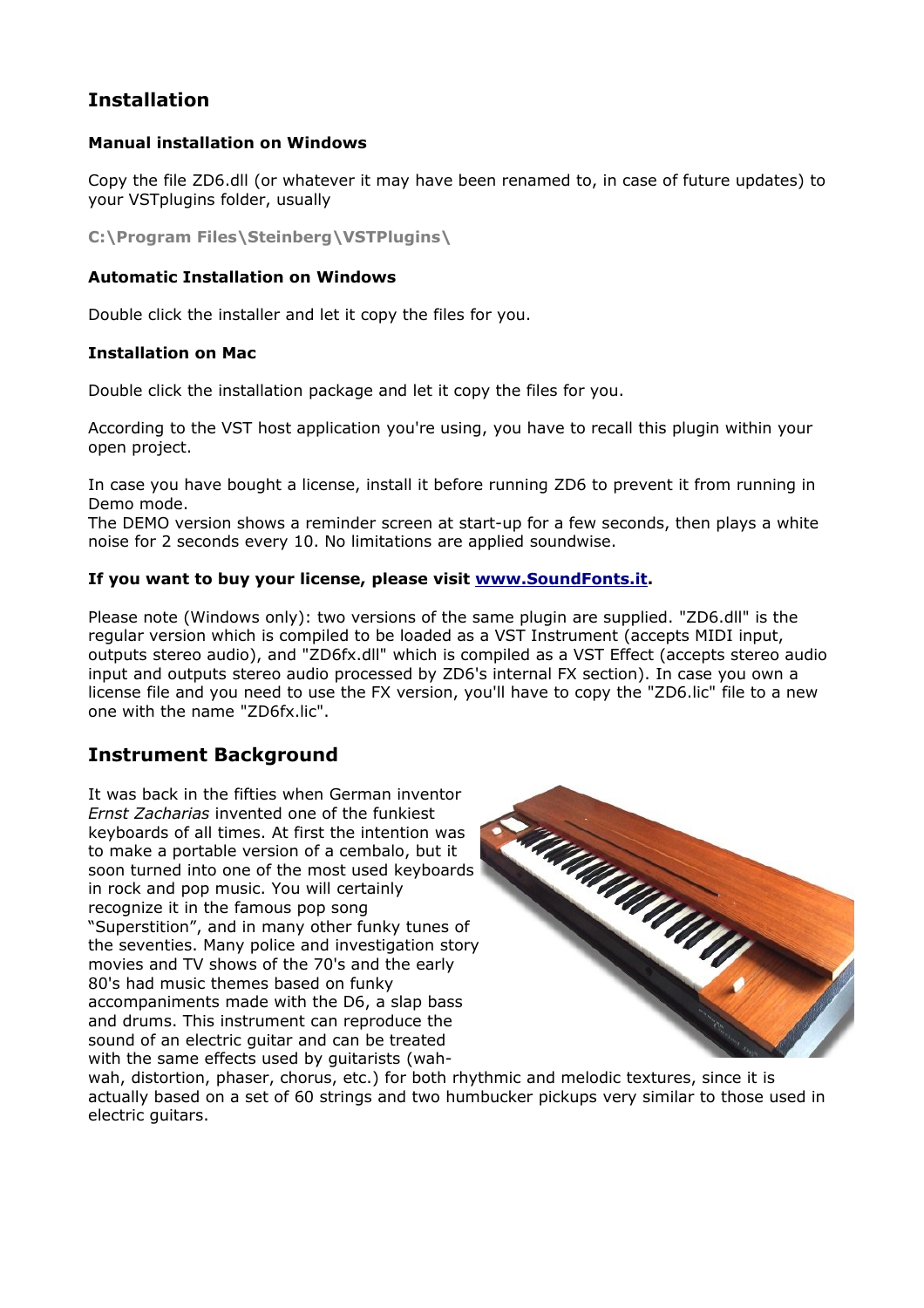## **Plugin Description**

**ZD6** is a physical modeling simulation of a vintage "D6" stringed electric piano.

Main features:

- Full Polyphony (60 notes)<br>• Symnathetic resonances
- Sympathetic resonances
- Realistic response to keyboard dynamics and aftertouch
- Octave transpose (1 oct. up, 1 oct. down)
- Adjustable global tuning
- Four dynamic curves available
- Realistic control panel with switches for active EQ and pickup selection
- Adjustable damper level and instrument volume
- Wah-Wah effect modeled after the famous JH-1 american Wah pedal
- Manual wah, LFO wah, auto-wah
- Distortion effect
- Eight-stage Phaser effect
- On-screen help tips and readout values
- Very low memory and CPU power needed
- Easy MIDI-Learn feature
- **FX** version included

## **Panel Controls**

- **Brilliant, Treble, Medium, Soft**: these switches toggle the 4-band fixed active EQ. Experience all the available combinations to get the sound you're looking for your solo or your comping;
- **C/D, A/B**: these switches select the pickup combinations. When left switch is on C, both pickups are used and right switch toggles between "in phase" (A) or "out of phase" (B) connection. When left switch is on D, a single pickup is used, and right switch toggles between rhythm pickup (A) or Treble pickup (B).
- **Volume**: adjusts the output level of the piano section;
- **Damper:** adjusts the damping level;
- Wah Pedal: move your mouse over the pictured pedal (vertically or horizontally) to modulate the Wah effect;
- Wah On/Off: toggles the Wah effect:
- **Wah Mode**: choose the operation mode of the Wah effect. If you wish to use your mouse or a MIDI controller for modulating the Wah effect, set this to MANUAL; if you wish an automatic cyclic modulation, choose LFO and use the knobs to set Speed and Depth of the modulation; if you wish an automatic modulation based on the dynamic level, choose AUTO and use the knobs for setting sensitivity and range;
- **Rate**: when in LFO mode, use this knob to choose the modulation speed;
- **Wave**: when in LFO mode, use this knob to mix between the triangular or squared modulation shape;
- **Sensitivity:** when in AUTO mode, use this knob to adjust the sensitivity level;
- **Range**: when in LFO or AUTO mode, use this knob to adjust the maximum effect range. The higher level is established by the pedal position;
- **Overdrive, Drive, Tone, Level**: this is the Overdrive effect. Push the metal pad to turn on and off the effect; use the Drive knob to dial the distortion level; use the Tone knob to shape the desired timbre, and set the output level with the Level knob;
- **Phaser, Rate, Man, Depth**: this is the Phaser effect. Push the metal pad to turn on and off the effect; set the desired depth using the Depth knob; use the Rate knob to set the modulation speed, and choose the middle point with the Man knob; if Rate is at 0% you won't have any modulation at all, and you can use the Man knob to manually modulate the phaser effect.